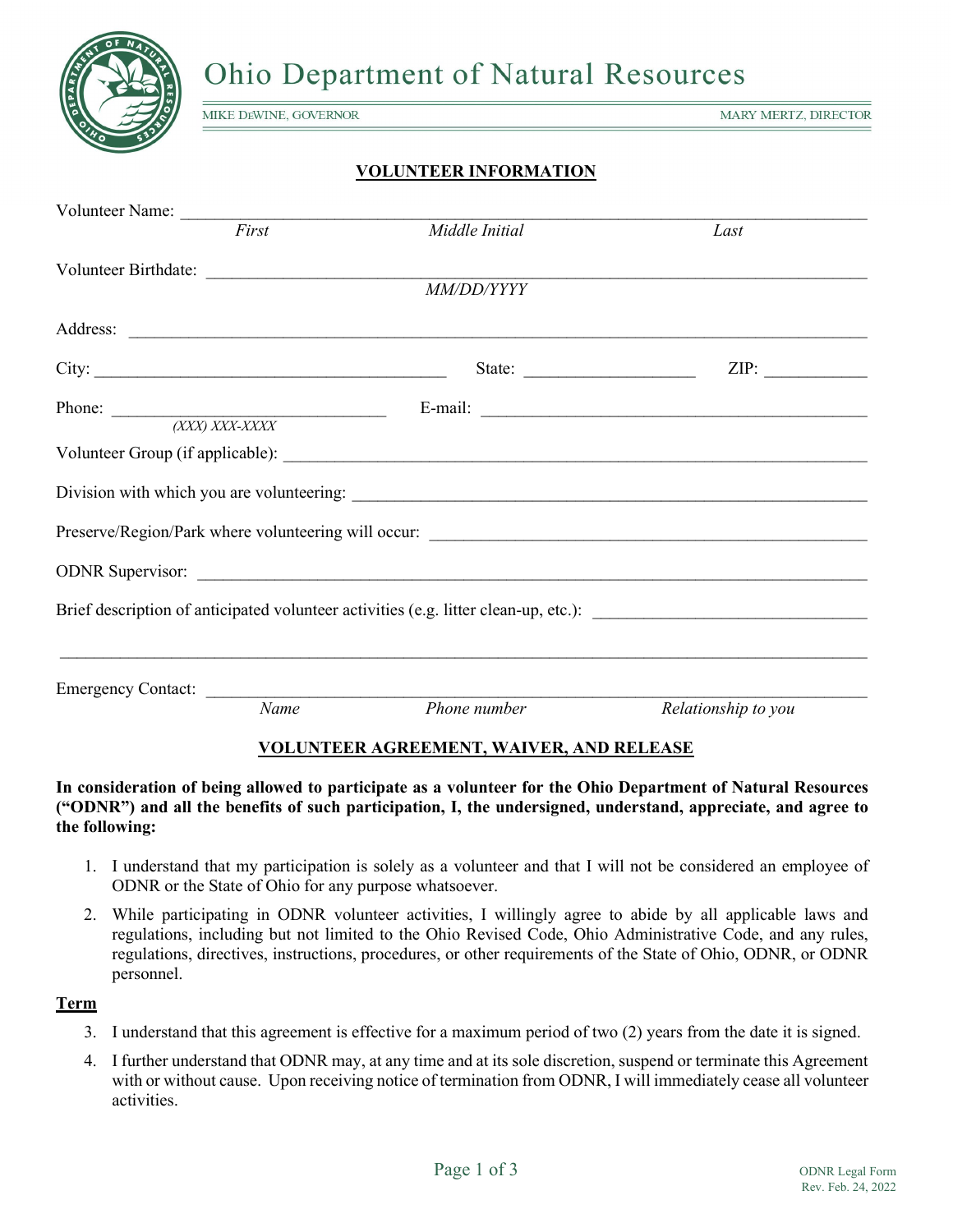# **Acknowledgement and Assumption of Risks**

- 5. I understand that while volunteering for ODNR, I will be in an outdoor environment and in facilities where many hazards exist, and I am aware of and appreciate the risks posed by such hazards.
- 6. The risk of injury from volunteering for ODNR is significant and includes the potential for serious injury or death, and while rules, training, equipment, safety initiatives, and personal discipline may reduce this risk, risk nonetheless exists.
- 7. I knowingly and freely assume all risks, both known and unknown, associated with volunteering for ODNR. Understanding the risks, I voluntarily choose to participate in ODNR volunteer activities.
- 8. I knowingly and freely assume all risks of volunteering for ODNR even if such risks arise from the intentional or negligent conduct of Releasees (defined below in Paragraph 18) or others and regardless of whether such risks are covered by my personal health insurance or any other types of insurance; and I assume full responsibility for my participation as a volunteer for ODNR.

# **Use of Tools and Equipment, Certification, and Safety Protocols**

- 9. Power tools, regardless of whether they are owned by the State or by the volunteer, are not permitted for use by volunteers, except with the express written permission of the ODNR supervisor.
- 10. I understand and agree that, in appropriate circumstances, the ODNR supervisor may, at their sole discretion, provide equipment and/or tools or permit me to use my personal equipment and/or tools for volunteer activities. I acknowledge and agree that I may use such equipment and/or tools at my own risk and only with the express advance approval of the ODNR supervisor and only in accordance with all instructions, best practices, rules, restrictions, conditions, and/or requirements that may be established by the ODNR supervisor or other applicable laws and regulations.
- 11. I understand that if I use my personal equipment and/or tools, I do so at my own expense and the State shall not be responsible for any expenses, including but not limited to fuel, maintenance, repair, or replacement, for such equipment. Nor shall the State accept any responsibility or liability for injury, damage, wear, or liability associated with the use of such tools or equipment.
- 12. I understand that the ODNR supervisor may deny or revoke permission to use equipment and/or tools if they determine that such use presents an unreasonable risk of harm to the volunteer or others or may lead to destruction of state property.
- 13. I agree to use and/or wear any personal protective equipment or other clothing mandated by any applicable state or federal law, regulation, or order, or as otherwise required by the ODNR supervisor.
- 14. I acknowledge and agree that I am solely responsible for my personal health and safety and the personal property I bring with me.
- 15. By accepting and performing any volunteer work assignment or using any tool or equipment, I agree and certify that I have all skills, training, qualifications, and/or certifications necessary to do so in a safe manner. I agree not to perform any volunteer work or use any tools or equipment for which I lack the necessary skills, training, qualifications, and/or certifications or for which I am otherwise unqualified or unable to perform in a safe manner.
- 16. I agree that I am physically capable of participating in the ODNR volunteer activities. If I am aware of or under treatment for any physical infirmity, ailment, or illness, I will obtain my healthcare provider's approval to participate in the ODNR volunteer activities and I will maintain personal health insurance while participating in ODNR volunteer activities. I further understand that I may be asked to provide a doctor's note or other proof that my healthcare provider has permitted me to participate in ODNR volunteer activities.
- 17. If I observe any unusual, significant hazard during my presence at or while participating in ODNR volunteer activities, I will remove myself from the hazard and immediately notify ODNR personnel.

## **Releases**

18. I, on behalf of myself and my heirs, assigns, personal representatives, administrators, estate, and next of kin, HEREBY voluntarily, irrevocably, and forever: (i) RELEASE ODNR, its employees, agents, representatives,